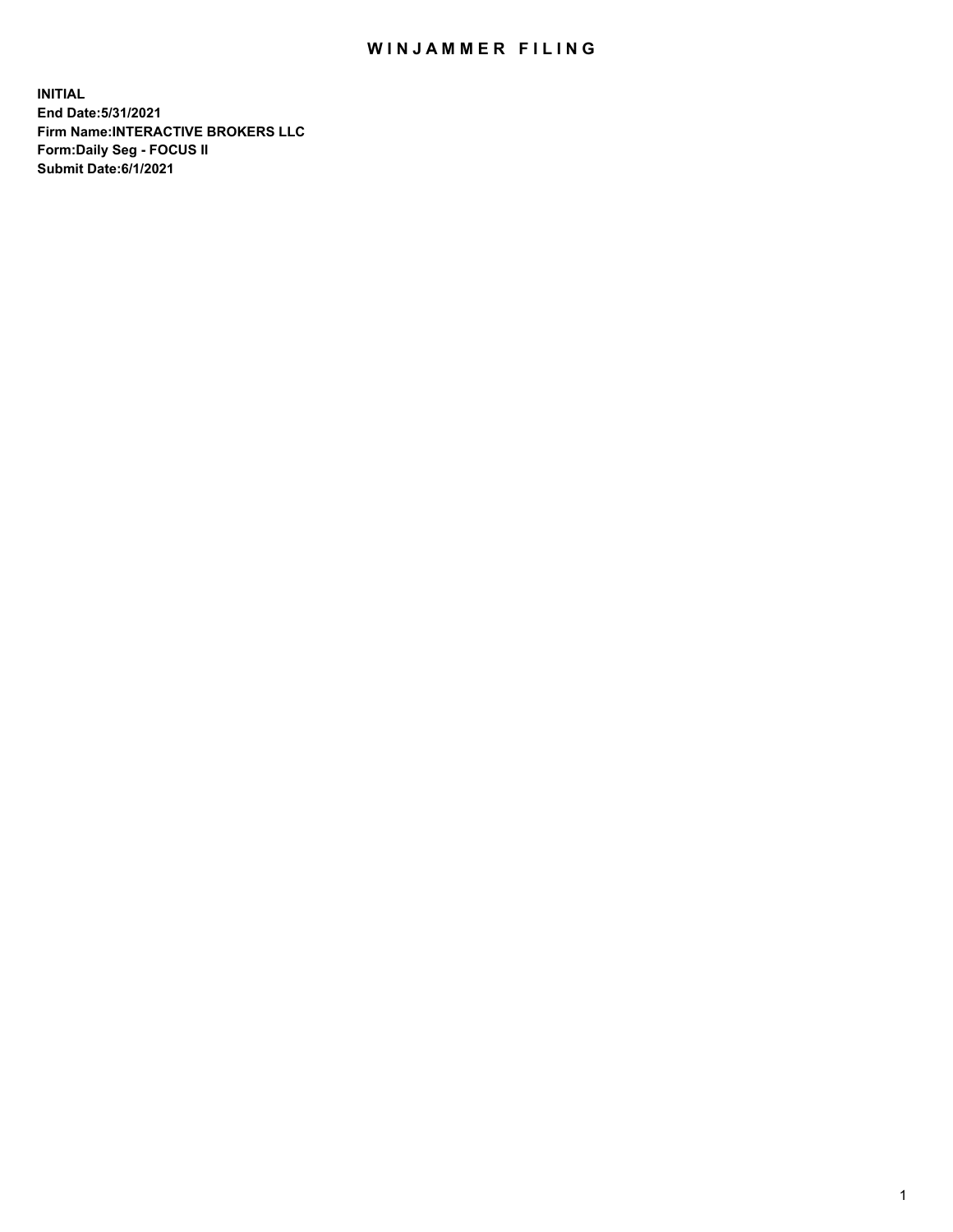**INITIAL End Date:5/31/2021 Firm Name:INTERACTIVE BROKERS LLC Form:Daily Seg - FOCUS II Submit Date:6/1/2021 Daily Segregation - Cover Page**

| Name of Company                                                                                                                                                                                                                                                                                                                | <b>INTERACTIVE BROKERS LLC</b>                                                                  |
|--------------------------------------------------------------------------------------------------------------------------------------------------------------------------------------------------------------------------------------------------------------------------------------------------------------------------------|-------------------------------------------------------------------------------------------------|
| <b>Contact Name</b>                                                                                                                                                                                                                                                                                                            | <b>James Menicucci</b>                                                                          |
| <b>Contact Phone Number</b>                                                                                                                                                                                                                                                                                                    | 203-618-8085                                                                                    |
| <b>Contact Email Address</b>                                                                                                                                                                                                                                                                                                   | jmenicucci@interactivebrokers.c<br>om                                                           |
| FCM's Customer Segregated Funds Residual Interest Target (choose one):<br>a. Minimum dollar amount: ; or<br>b. Minimum percentage of customer segregated funds required:%; or<br>c. Dollar amount range between: and; or<br>d. Percentage range of customer segregated funds required between:% and%.                          | $\overline{\mathbf{0}}$<br>$\overline{\mathbf{0}}$<br>155,000,000 245,000,000<br>0 <sub>0</sub> |
| FCM's Customer Secured Amount Funds Residual Interest Target (choose one):<br>a. Minimum dollar amount: ; or<br>b. Minimum percentage of customer secured funds required:%; or<br>c. Dollar amount range between: and; or<br>d. Percentage range of customer secured funds required between:% and%.                            | $\overline{\mathbf{0}}$<br>$\overline{\mathbf{0}}$<br>80,000,000 120,000,000<br>0 <sub>0</sub>  |
| FCM's Cleared Swaps Customer Collateral Residual Interest Target (choose one):<br>a. Minimum dollar amount: ; or<br>b. Minimum percentage of cleared swaps customer collateral required:% ; or<br>c. Dollar amount range between: and; or<br>d. Percentage range of cleared swaps customer collateral required between:% and%. | $\overline{\mathbf{0}}$<br>$\overline{\mathbf{0}}$<br>0 <sub>0</sub><br>0 <sub>0</sub>          |

Attach supporting documents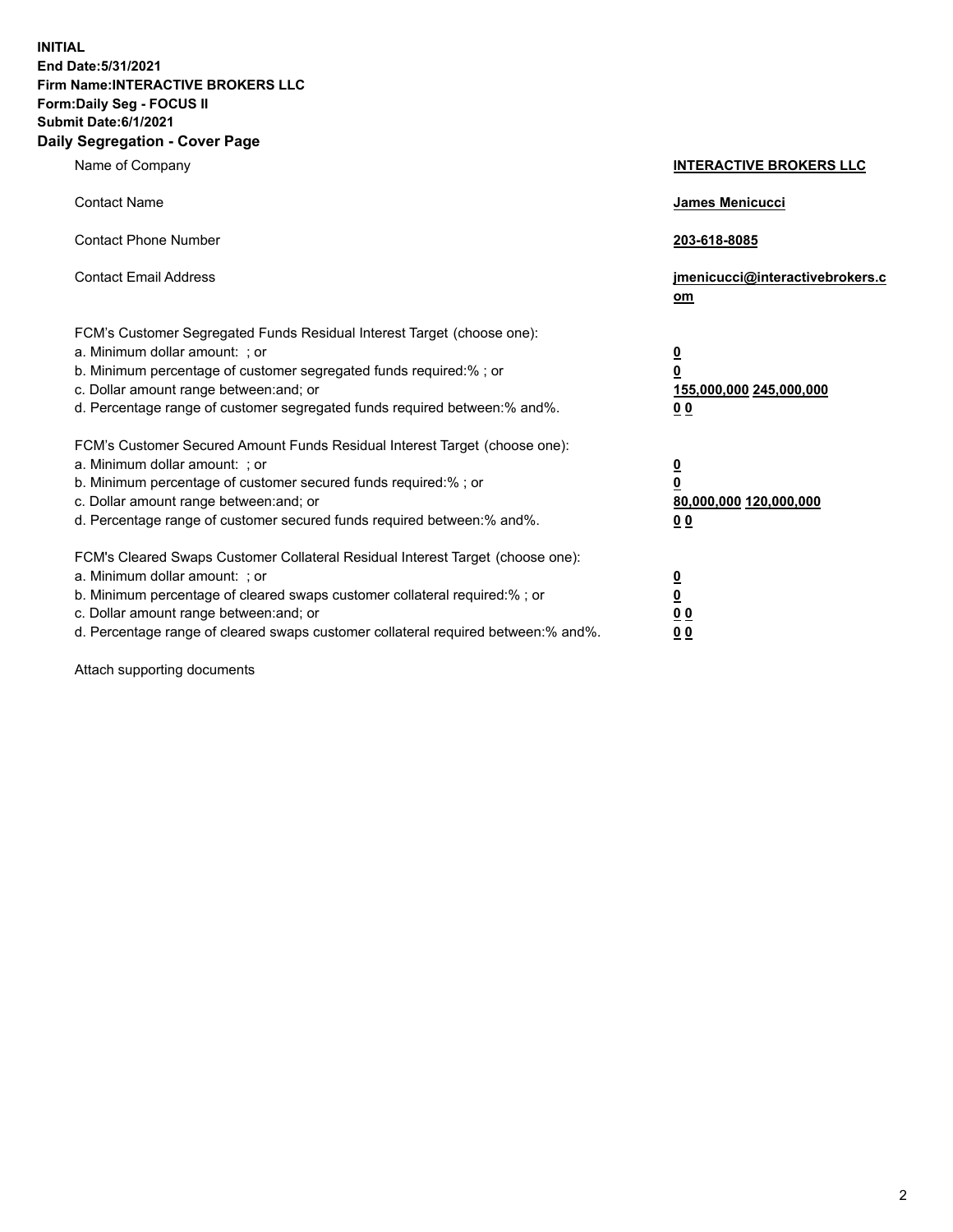## **INITIAL End Date:5/31/2021 Firm Name:INTERACTIVE BROKERS LLC Form:Daily Seg - FOCUS II Submit Date:6/1/2021 Daily Segregation - Secured Amounts**

|     | 2011, Ocgi ogation - Oceaned Anioania                                                       |                                   |
|-----|---------------------------------------------------------------------------------------------|-----------------------------------|
|     | Foreign Futures and Foreign Options Secured Amounts                                         |                                   |
|     | Amount required to be set aside pursuant to law, rule or regulation of a foreign            | $0$ [7305]                        |
|     | government or a rule of a self-regulatory organization authorized thereunder                |                                   |
| 1.  | Net ledger balance - Foreign Futures and Foreign Option Trading - All Customers             |                                   |
|     | A. Cash                                                                                     | 503,025,745 [7315]                |
|     | B. Securities (at market)                                                                   | $0$ [7317]                        |
| 2.  | Net unrealized profit (loss) in open futures contracts traded on a foreign board of trade   | 25,749,390 [7325]                 |
| 3.  | Exchange traded options                                                                     |                                   |
|     | a. Market value of open option contracts purchased on a foreign board of trade              | 101,204 [7335]                    |
|     | b. Market value of open contracts granted (sold) on a foreign board of trade                | $-10,768$ [7337]                  |
| 4.  | Net equity (deficit) (add lines 1. 2. and 3.)                                               | 528,865,571 [7345]                |
| 5.  | Account liquidating to a deficit and account with a debit balances - gross amount           | <b>5,743</b> [7351]               |
|     | Less: amount offset by customer owned securities                                            | 0 [7352] 5,743 [7354]             |
| 6.  | Amount required to be set aside as the secured amount - Net Liquidating Equity              | 528,871,314 [7355]                |
|     | Method (add lines 4 and 5)                                                                  |                                   |
| 7.  | Greater of amount required to be set aside pursuant to foreign jurisdiction (above) or line | 528,871,314 [7360]                |
|     | 6.                                                                                          |                                   |
|     | FUNDS DEPOSITED IN SEPARATE REGULATION 30.7 ACCOUNTS                                        |                                   |
| 1.  | Cash in banks                                                                               |                                   |
|     | A. Banks located in the United States                                                       | 93,203,857 [7500]                 |
|     | B. Other banks qualified under Regulation 30.7                                              | 0 [7520] 93,203,857 [7530]        |
| 2.  | Securities                                                                                  |                                   |
|     | A. In safekeeping with banks located in the United States                                   | 300,000,000 [7540]                |
|     | B. In safekeeping with other banks qualified under Regulation 30.7                          | 0 [7560] 300,000,000 [7570]       |
| 3.  | Equities with registered futures commission merchants                                       |                                   |
|     | A. Cash                                                                                     | $0$ [7580]                        |
|     | <b>B.</b> Securities                                                                        | $0$ [7590]                        |
|     | C. Unrealized gain (loss) on open futures contracts                                         | $0$ [7600]                        |
|     | D. Value of long option contracts                                                           | $0$ [7610]                        |
|     | E. Value of short option contracts                                                          | 0 [7615] 0 [7620]                 |
| 4.  | Amounts held by clearing organizations of foreign boards of trade                           |                                   |
|     | A. Cash                                                                                     | $Q$ [7640]                        |
|     | <b>B.</b> Securities                                                                        | $0$ [7650]                        |
|     | C. Amount due to (from) clearing organization - daily variation                             | $0$ [7660]                        |
|     | D. Value of long option contracts                                                           | $0$ [7670]                        |
|     | E. Value of short option contracts                                                          | 0 [7675] 0 [7680]                 |
| 5.  | Amounts held by members of foreign boards of trade                                          |                                   |
|     | A. Cash                                                                                     | 253,509,672 [7700]                |
|     | <b>B.</b> Securities                                                                        | $0$ [7710]                        |
|     | C. Unrealized gain (loss) on open futures contracts                                         | 8,258,270 [7720]                  |
|     | D. Value of long option contracts                                                           | 101,204 [7730]                    |
|     | E. Value of short option contracts                                                          | -10,768 [7735] 261,858,378 [7740] |
| 6.  | Amounts with other depositories designated by a foreign board of trade                      | 0 [7760]                          |
| 7.  | Segregated funds on hand                                                                    | $0$ [7765]                        |
| 8.  | Total funds in separate section 30.7 accounts                                               | 655,062,235 [7770]                |
| 9.  | Excess (deficiency) Set Aside for Secured Amount (subtract line 7 Secured Statement         | 126,190,921 [7380]                |
|     | Page 1 from Line 8)                                                                         |                                   |
| 10. | Management Target Amount for Excess funds in separate section 30.7 accounts                 | 80,000,000 [7780]                 |
| 11. | Excess (deficiency) funds in separate 30.7 accounts over (under) Management Target          | 46,190,921 [7785]                 |
|     |                                                                                             |                                   |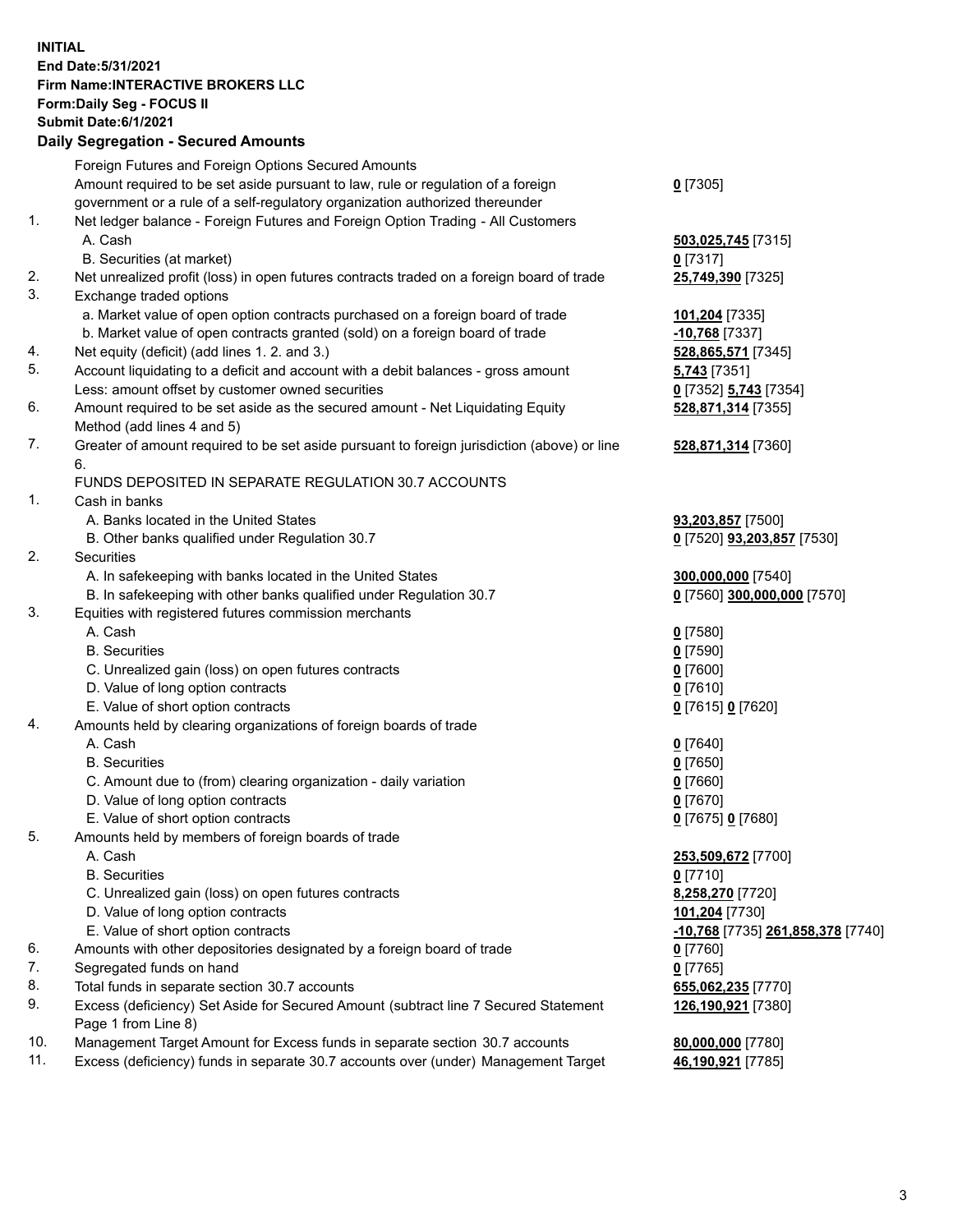**INITIAL End Date:5/31/2021 Firm Name:INTERACTIVE BROKERS LLC Form:Daily Seg - FOCUS II Submit Date:6/1/2021 Daily Segregation - Segregation Statement** SEGREGATION REQUIREMENTS(Section 4d(2) of the CEAct) 1. Net ledger balance A. Cash **6,743,226,211** [7010] B. Securities (at market) **0** [7020] 2. Net unrealized profit (loss) in open futures contracts traded on a contract market **276,640,506** [7030] 3. Exchange traded options A. Add market value of open option contracts purchased on a contract market **311,776,625** [7032] B. Deduct market value of open option contracts granted (sold) on a contract market **-225,913,212** [7033] 4. Net equity (deficit) (add lines 1, 2 and 3) **7,105,730,130** [7040] 5. Accounts liquidating to a deficit and accounts with debit balances - gross amount **1,266,368** [7045] Less: amount offset by customer securities **0** [7047] **1,266,368** [7050] 6. Amount required to be segregated (add lines 4 and 5) **7,106,996,498** [7060] FUNDS IN SEGREGATED ACCOUNTS 7. Deposited in segregated funds bank accounts A. Cash **1,659,076,912** [7070] B. Securities representing investments of customers' funds (at market) **3,248,507,000** [7080] C. Securities held for particular customers or option customers in lieu of cash (at market) **0** [7090] 8. Margins on deposit with derivatives clearing organizations of contract markets A. Cash **1,988,959,028** [7100] B. Securities representing investments of customers' funds (at market) **373,153,227** [7110] C. Securities held for particular customers or option customers in lieu of cash (at market) **0** [7120] 9. Net settlement from (to) derivatives clearing organizations of contract markets **-273,205** [7130] 10. Exchange traded options A. Value of open long option contracts **311,430,804** [7132] B. Value of open short option contracts **-225,823,111** [7133] 11. Net equities with other FCMs A. Net liquidating equity **0** [7140] B. Securities representing investments of customers' funds (at market) **0** [7160] C. Securities held for particular customers or option customers in lieu of cash (at market) **0** [7170] 12. Segregated funds on hand **0** [7150] 13. Total amount in segregation (add lines 7 through 12) **7,355,030,655** [7180] 14. Excess (deficiency) funds in segregation (subtract line 6 from line 13) **248,034,157** [7190] 15. Management Target Amount for Excess funds in segregation **155,000,000** [7194] 16. Excess (deficiency) funds in segregation over (under) Management Target Amount **93,034,157** [7198]

Excess